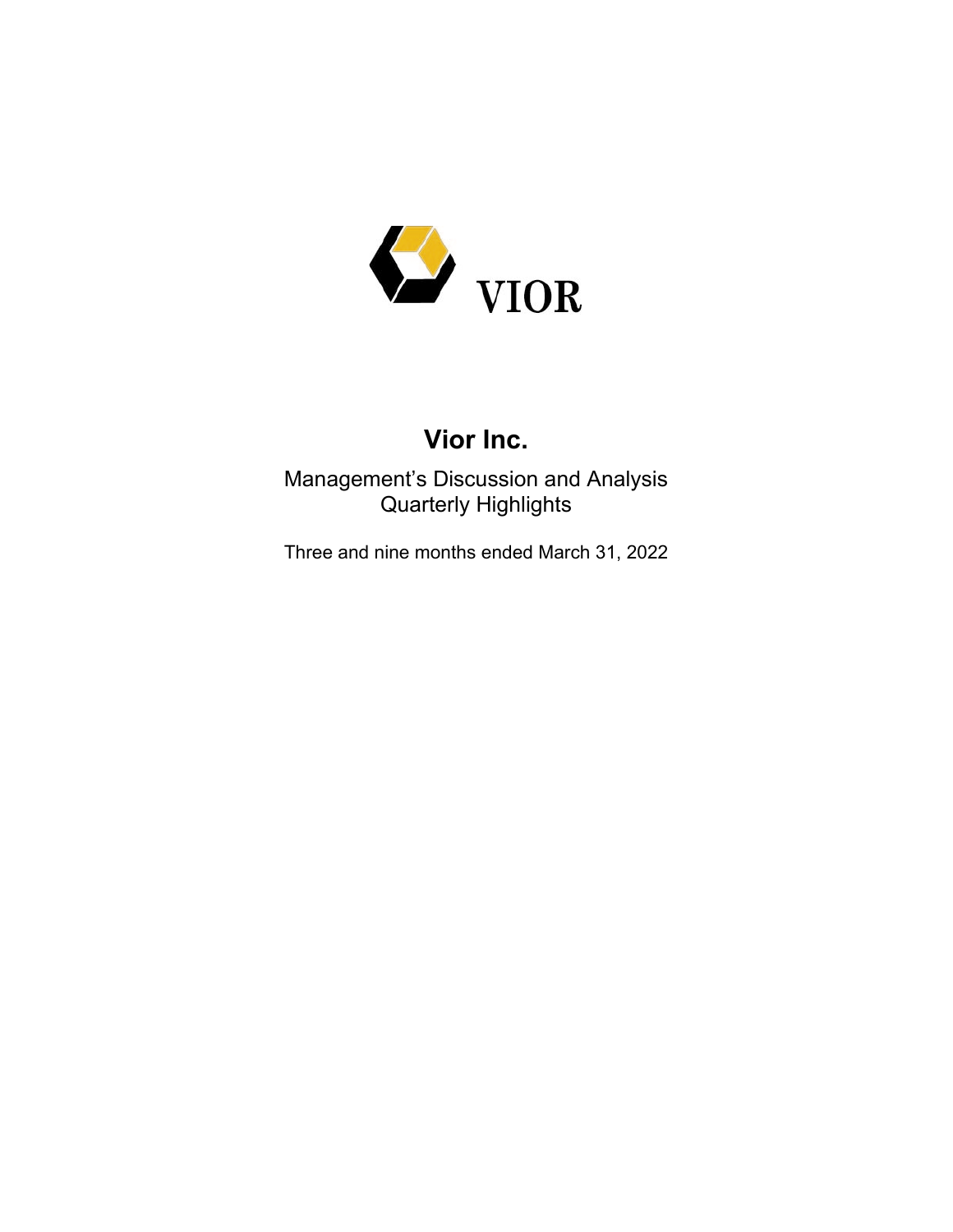The following highlights management's discussion and analysis (the "MD&A") of the financial condition and results of the operations of Vior Inc. ("Vior" or "the Corporation"), and constitutes management's review of the factors that affected the Corporation's financial and operating performance for the three and nine months ended March 31, 2022. This MD&A should be read in conjunction with the Corporation's unaudited condensed interim consolidated financial statements as at March 31, 2022, prepared in accordance with the International Financial Reporting Standards ("IFRS"), as well as with the management discussion and analysis for the year ended June 30, 2021. All figures are in Canadian dollars, the functional currency of the Corporation, unless otherwise noted.

Further information regarding the Corporation and its operations are filed electronically on the System for Electronic Document Analysis and Retrieval (SEDAR) in Canada and can be obtained from www.sedar.com.

| <b>Abbreviation</b> | <b>Period</b>                        |
|---------------------|--------------------------------------|
| Q1-2021             | July 1, 2020 to September 30, 2020   |
| Q2-2021             | October 1, 2020 to December 31, 2020 |
| Q3-2021             | January 1, 2021 to March 31, 2021    |
| Q3-2021 YTD         | July 1, 2020 to March 31, 2021       |
| Q4-2021             | April 1, 2020 to June 30, 2020       |
| Fiscal 2021         | July 1, 2020 to June 30, 2021        |
| Q1-2022             | July 1, 2021 to September 30, 2021   |
| Q2-2022             | October 1, 2021 to December 31, 2021 |
| Q3-2022             | January 1, 2022 to March 31, 2022    |
| Q3-2022 YTD         | July 1, 2021 to March 31, 2022       |
| Q4-2022             | April 1, 2022 to June 30, 2022       |
| Fiscal 2022         | July 1, 2021 to June 30, 2022        |
| Fiscal 2023         | July 1, 2022 to June 30, 2023        |

#### **1. NATURE OF ACTIVITIES**

The Corporation, which is governed by the Business Corporations Act (Québec), specializes in the acquisition and exploration of mining properties. The Corporation's shares are listed on the TSX Venture Exchange (the "Exchange") under the symbol VIO.

The Corporation is engaged in the exploration and development of quality mining properties in accessible, high-potential regions using advanced exploration techniques. Its mission is to identify and generate quality exploration projects, and to develop them on its own or with partners, in order to enhance the value of its assets. The Corporation holds mining properties in Quebec, as well as in Nevada through its 100% owned subsidiary, Vior Gold USA, LLC ("Vior USA").

It has not yet been determined whether its mining properties contain ore reserves that are economically recoverable. In order to determine whether mining property costs can be recovered and a return on investment earned, many factors will be considered, some of which include: the existence of economically recoverable reserves, the Corporation's ability to obtain the necessary financing to continue exploring and developing the properties before entering into commercial production, or the ability to dispose of the property at a significant gain. The Corporation will be required to raise additional funds periodically to continue operations, and while it has been successful in doing so in the past, there can be no assurance it will do so in the future.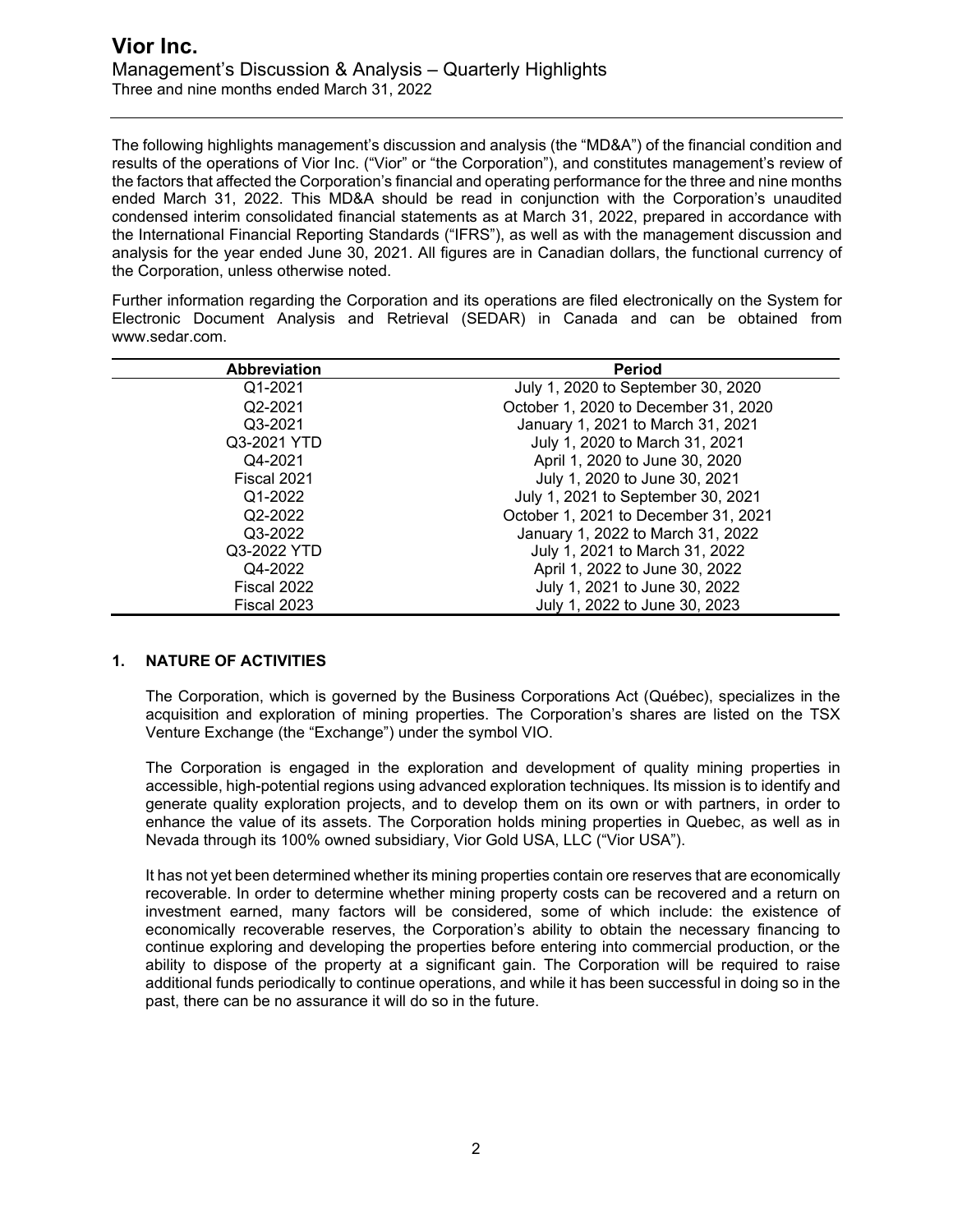#### **2. OVERALL PERFORMANCE**

#### **2.1 Working Capital**

Vior had a working capital position of \$2,103,394 as at March 31, 2022 (\$2,588,187 as at June 30, 2021), which will allow the Corporation to continue its activities for at least the next 12 months.

#### **2.2 Private Placements**

On October 21, 2021, the Corporation completed a private placement of 5,327,628 flow-through shares at \$0.28 per share for total gross proceeds of \$1,491,736. Share issue expenses, including the finders' fees of \$52,252, totaled \$69,428. Directors and officers of the Corporation participated in the flow-through private placement for a total consideration of \$222,600 under the same terms as other investors.

On December 22, 2021, the Corporation completed a private placement of 1,724,519 Quebec flowthrough shares at \$0.29 per share and 1,253,335 National flow-through shares at \$0.24 per share, for total gross proceeds of \$800,910. In connection with the private placement, Vior paid total cash finder's fees of \$27,007 and issued compensation warrants entitling a finder to acquire 77,586 common shares at a price of \$0.29 per share until December 22, 2023. Share issue expenses, including finder's fees totaled \$40,430. Directors and officers of the Corporation participated in the flow-through private placement for a total consideration of \$100,800 under the same terms as other investors.

#### **2.3 Outstanding share data**

|               | As at         | As at          |  |
|---------------|---------------|----------------|--|
|               | May 25, 2022  | March 31, 2022 |  |
|               | <b>Number</b> | <b>Number</b>  |  |
| Common shares | 82,974,749    | 82.574.749     |  |
| Stock options | 5,234,000     | 5,234,000      |  |
| Warrants      | 13,227,586    | 13.627.586     |  |
|               | 101,436,335   | 101,436,335    |  |

Stock options outstanding and exercisable as at May 25, 2022 are as follows:

| Number of stock<br>options | Number of stock<br>options |                       |                    |
|----------------------------|----------------------------|-----------------------|--------------------|
| outstanding                | exercisable                | <b>Exercise price</b> | <b>Expiry date</b> |
|                            |                            | \$                    |                    |
| 150,000                    | 150,000                    | 0.135                 | January 4, 2023    |
| 475,000                    | 475,000                    | 0.10                  | May 15, 2024       |
| 150,000                    | 150,000                    | 0.11                  | July 7, 2024       |
| 1,290,000                  | 860,000                    | 0.13                  | September 2025     |
| 194,000                    | 129,333                    | 0.17                  | February 5, 2026   |
| 120,000                    | 120 000                    | 0.22                  | April 14, 2026     |
| 325,000                    | 250,000                    | 0.22                  | May 19, 2026       |
| 150,000                    | 112,500                    | 0.20                  | August 24, 2026    |
| 105,000                    | 35,000                     | 0.19                  | March 28, 2027     |
| 100,000                    | 100,000                    | 0.10                  | June 20, 2027      |
| 1,325,000                  | 1,325,000                  | 0.10                  | October 10, 2027   |
| 850,000                    | 850,000                    | 0.10                  | October 30, 2027   |
| 5,234,000                  | 4,556,833                  |                       |                    |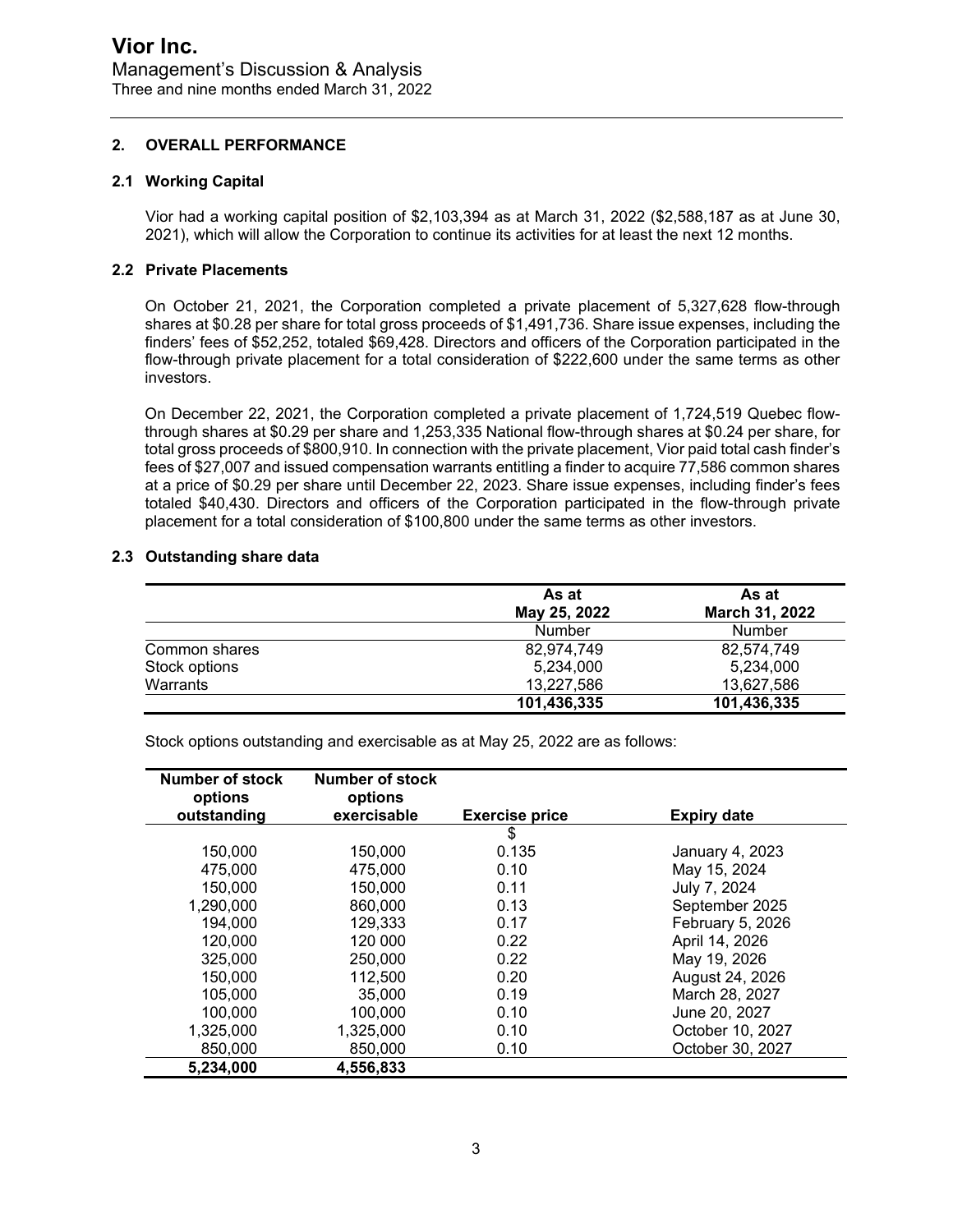| Number of  |                       |                                                         |
|------------|-----------------------|---------------------------------------------------------|
| warrants   | <b>Exercise price</b> | <b>Expiry date</b>                                      |
|            | \$                    |                                                         |
| 4,650,000  | 0.15                  | July 23, 2022                                           |
| 1,500,000  | 0.12                  | December 8, 2022                                        |
| 2,200,000  | 0.30                  | March 22, 2023 – acceleration clause 10 days at $$0,30$ |
| 3,800,000  | 0.30                  | March 30, 2023 – acceleration clause 10 days at \$0,45  |
| 77,586     | 0.29                  | December 22, 2023                                       |
| 1,000,000  | 0.30                  | June 14, 2024                                           |
| 13,227,586 |                       |                                                         |

Outstanding warrants as at May 25, 2022 are as follows:

From July 1, 2021 to May 25, 2022, 1,725,000 warrants were exercised for \$258,750.

#### **2.4 Strategic investment in Ridgeline Minerals Corp. ("Ridgeline")**

The Corporation has completed a series of strategic investments in Ridgeline. Ridgeline is an arm's length corporation whose wholly owned Nevada subsidiary holds the option to acquire a 100% interest in four highly prospective Carlin-type gold exploration projects in the world-class Carlin and Battle Mountain-Eureka Trend of Nevada. Ridgeline aims to further increase the odds of discovery by leveraging its strategic partnership with Envirotech Drilling LLC to significantly reduce direct drilling costs and ensure exploration dollars are maximized during the early phase of the exploration cycle.

Vior has invested a total of \$625,850 in Ridgeline for 3,642,500 shares (average cost of \$0.172). As at March 31, 2022, Ridgeline closed at \$0.345 on the Exchange for a value of \$1,256,663 (\$2,513,325 as at June 30, 2021). Vior recorded a \$1,256,662 unfavourable change in fair value for Q3-2022 YTD (\$327,825 favorable in Q3-2021 YTD).

#### **2.5 Other listed shares held: Ethos Gold Corp. ("Ethos")**

The Corporation received in total 425,000 shares of Ethos valued at \$110,750 on the issuance dates. As at March 31, 2022, the closing market price was \$0.19 per share on the Exchange for a total value of \$80,750 (\$131,750 as at June 30, 2021). The Corporation recorded an unfavorable fair market variation of \$51,000 in Q3-2022 YTD (unfavorable of \$327,825 in Q3-2021 YTD).

On April 25, 2022, Ethos changed its name to Prospector Metal Corp. and the shares were consolidated 3 for 1.

#### **2.6 COVID's impact on Vior's operations**

Vior was able to complete exploration programs during Q2-2022 TYD, while respecting all Government recommended health prevention measures.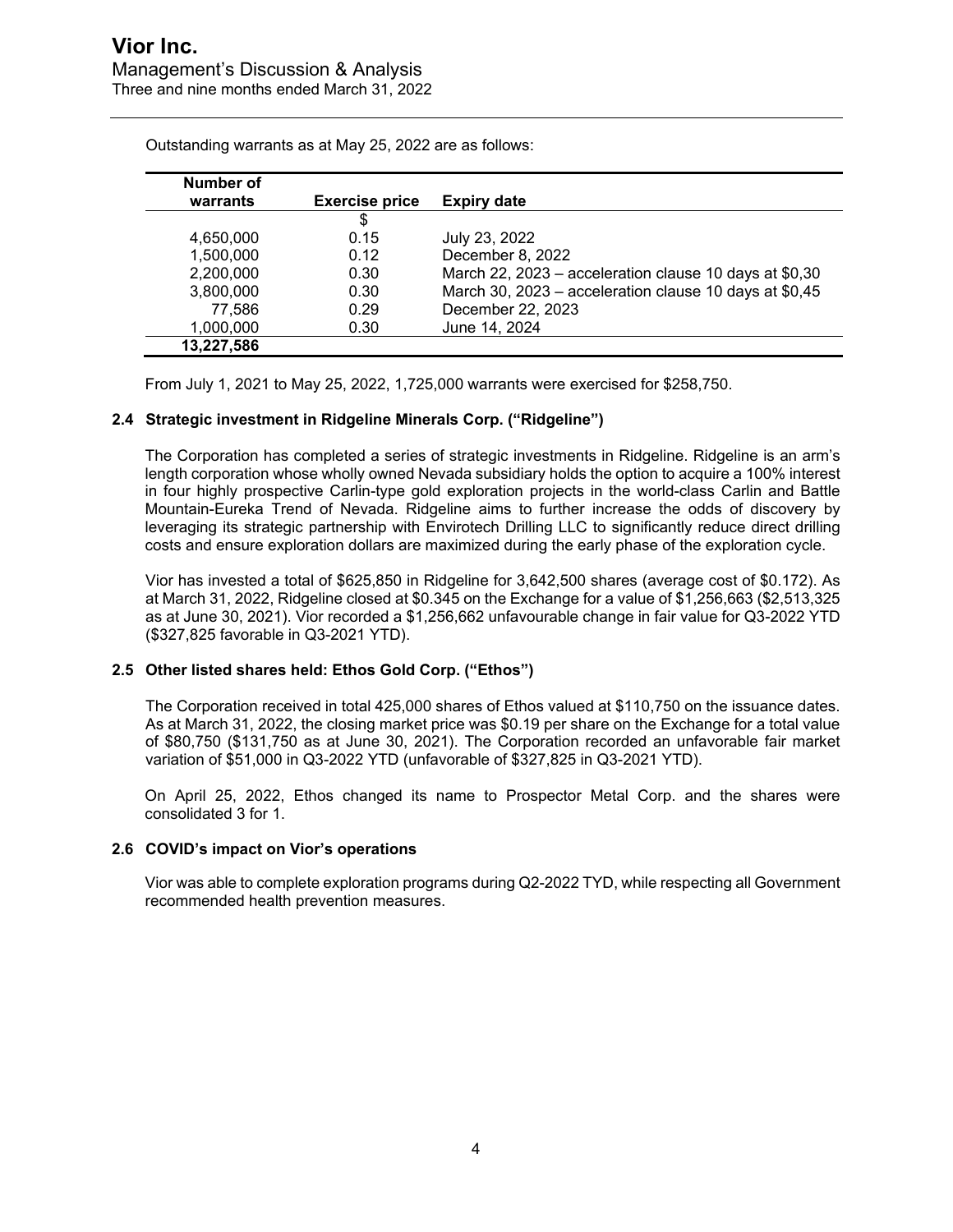#### **3. EXPLORATION ACTIVITIES**

Acquisition of interests in mining properties and exploration expenditures are capitalized in the statement of financial position. Following is a table presenting the activities by period and property:

|                                   | Q3-2022         | Q3-2021          | Q3-2022 YTD | Q3-2021 YTD |
|-----------------------------------|-----------------|------------------|-------------|-------------|
|                                   | \$              | \$               | \$          | \$          |
| <b>Belleterre</b>                 |                 |                  |             |             |
| Acquisition and maintenance       | 4,494           | 200,555          | 6,580       | 221,355     |
| Share issuance                    |                 | 178,300          |             | 178,300     |
| Drilling                          | 444,057         | (1)              | 990,110     | 594         |
| Geology                           | 43,850          | 44,505           | 460,198     | 51,492      |
| Geophysics                        | 10,924          | 1,900            | 13,673      | 2,040       |
| Geochemistry                      | 31,119          | 257              | 214,946     | 257         |
| Stock-based compensation          | 1,558           |                  | 6,497       |             |
| Tax credits                       | 19,242          | (15, 752)        | (219, 945)  | (18, 359)   |
|                                   | 555,244         | 409,764          | 1,472,059   | 435,679     |
| <b>Belmont</b>                    |                 |                  |             |             |
| Acquisition et maintenance        |                 |                  |             | 11,700      |
| Shares issued                     |                 |                  |             | 16,380      |
|                                   |                 |                  |             | 28,080      |
| <b>Big Island Lake</b>            |                 |                  |             |             |
| Acquisition et maintenance        |                 |                  | 3,855       |             |
| Geology                           |                 | 595              |             | 893         |
| Recharge to partner               |                 | (595)            | (3, 855)    | (893)       |
|                                   |                 |                  |             |             |
| <b>Foothills</b>                  |                 |                  |             |             |
| Acquisition and maintenance       | 150             | 2,212            | 6,211       | 2,807       |
| <b>Drilling</b>                   |                 | 71               |             | 69,012      |
| Geology                           | 150             | 810              | 916         | 1,329       |
| Recharge to partner               | (300)           | (3,093)          | (7, 127)    | (73, 148)   |
|                                   |                 |                  |             |             |
| <b>Lac Merlin</b>                 |                 |                  |             |             |
| Geology                           |                 |                  |             | 101         |
| Stock-based compensation          | 71              | 213              | 355         | 994         |
| Tax credits                       |                 |                  |             | (34)        |
|                                   | $\overline{71}$ | $\overline{213}$ | 355         | 1,061       |
| <b>Ligneris</b>                   |                 |                  |             |             |
| Acquisition and maintenance       | 6,179           |                  | 6,179       | 385         |
| <b>Drilling</b>                   | 3,274           | 2,420            | 9,638       | 13,455      |
| Geology                           | 675             | 800              | 8,468       | 14,206      |
| Geophysics                        | 25,775          |                  | 25,775      | 310         |
| Geochemistry                      | 25,330          |                  | 58,359      | 1,890       |
| Stock-based compensation          | 433             |                  | 1,805       |             |
| Recharge to partner               |                 |                  |             | (25, 959)   |
| Tax credits                       |                 | (1,263)          | (1, 307)    | (1,728)     |
| Option payment received in shares |                 |                  |             | (60, 750)   |
|                                   | 61,666          | 1,957            | 108,917     | (58, 191)   |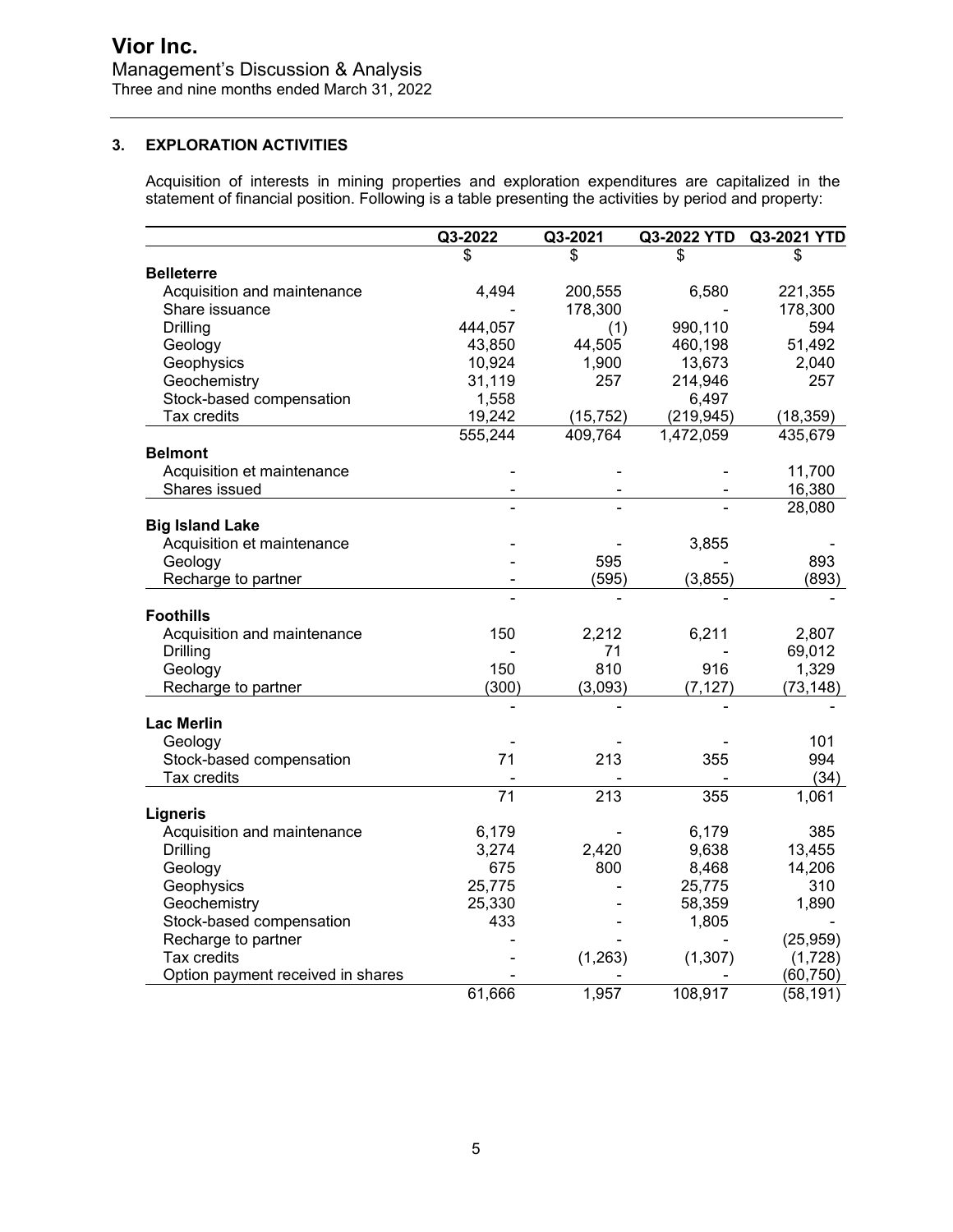## **Vior Inc.**

## Management's Discussion & Analysis

Three and nine months ended March 31, 2022

|                             | Q3-2022 | Q3-2021   | Q3-2022 YTD | Q3-2021 YTD |
|-----------------------------|---------|-----------|-------------|-------------|
|                             | \$      | \$        | \$          | \$          |
| <b>Mirabelli</b>            |         |           |             |             |
| Acquisition and maintenance |         |           |             | 23,972      |
| Geology                     |         | 471       |             | 9,993       |
| Geophysics                  |         | 58        |             | 6,208       |
| Geochemistry                |         | 19,564    |             | 19,622      |
| Stock-based compensation    |         | 321       |             | 1,500       |
| Tax credits                 |         | (8,770)   |             | (15, 636)   |
|                             |         | 11,644    |             | 45,659      |
| <b>Mosseau</b>              |         |           |             |             |
| Acquisition and maintenance | 38      | 309       | 6,137       | 80,688      |
| Drilling                    |         | 648       | 648         | 2,178       |
| Geology                     | 338     | 9,564     | 2,684       | 101,144     |
| Geophysics                  |         |           |             | 78,778      |
| Geochemistry                |         | 3,070     |             | 3,135       |
| Stock based compensation    | 689     | 2,068     | 3,446       | 9,653       |
| Tax credits                 |         | (5, 138)  | (772)       | (75, 319)   |
|                             | 1,065   | 10,521    | 12,143      | 200,257     |
| <b>Skyfall</b>              |         |           |             |             |
| Acquisition and maintenance | 3,288   | 23,082    | 4,182       | 58,470      |
| Shares issued               |         | 27,000    |             | 67,120      |
| Geology                     | 13,547  | 44,693    | 18,043      | 144,169     |
| Geophysics                  | 8,874   | 6,350     | 8,874       | 7,124       |
| Geochemistry                | 13,274  | 35,839    | 96,769      | 79,139      |
| Stock based compensation    | 1,133   | 675       | 5,002       | 3,151       |
| Tax credits                 |         | (37, 924) | (14, 741)   | (100, 584)  |
|                             | 40,116  | 99,715    | 118,129     | 258,589     |
| Vezza-Noyard                |         |           |             |             |
| Acquisition and maintenance |         |           | 546         |             |
|                             |         |           | 546         |             |
| Other properties in Québec  |         |           |             |             |
| Geology                     |         |           |             | 46          |
| Disposal                    |         | (20)      | (2,599)     | (20)        |
|                             |         | (20)      | (2, 599)    | 26          |
| Tonya, Nevada USA           |         |           |             |             |
| Acquisition and maintenance | 7,754   | 16,058    | 38,500      | 70,857      |
| Geology                     |         | 6,028     |             | 9,603       |
| Geophysics                  |         | 320       |             | 40,657      |
| Geochemistry                |         |           |             | 763         |
|                             | 7,754   | 22,406    | 38,500      | 121,880     |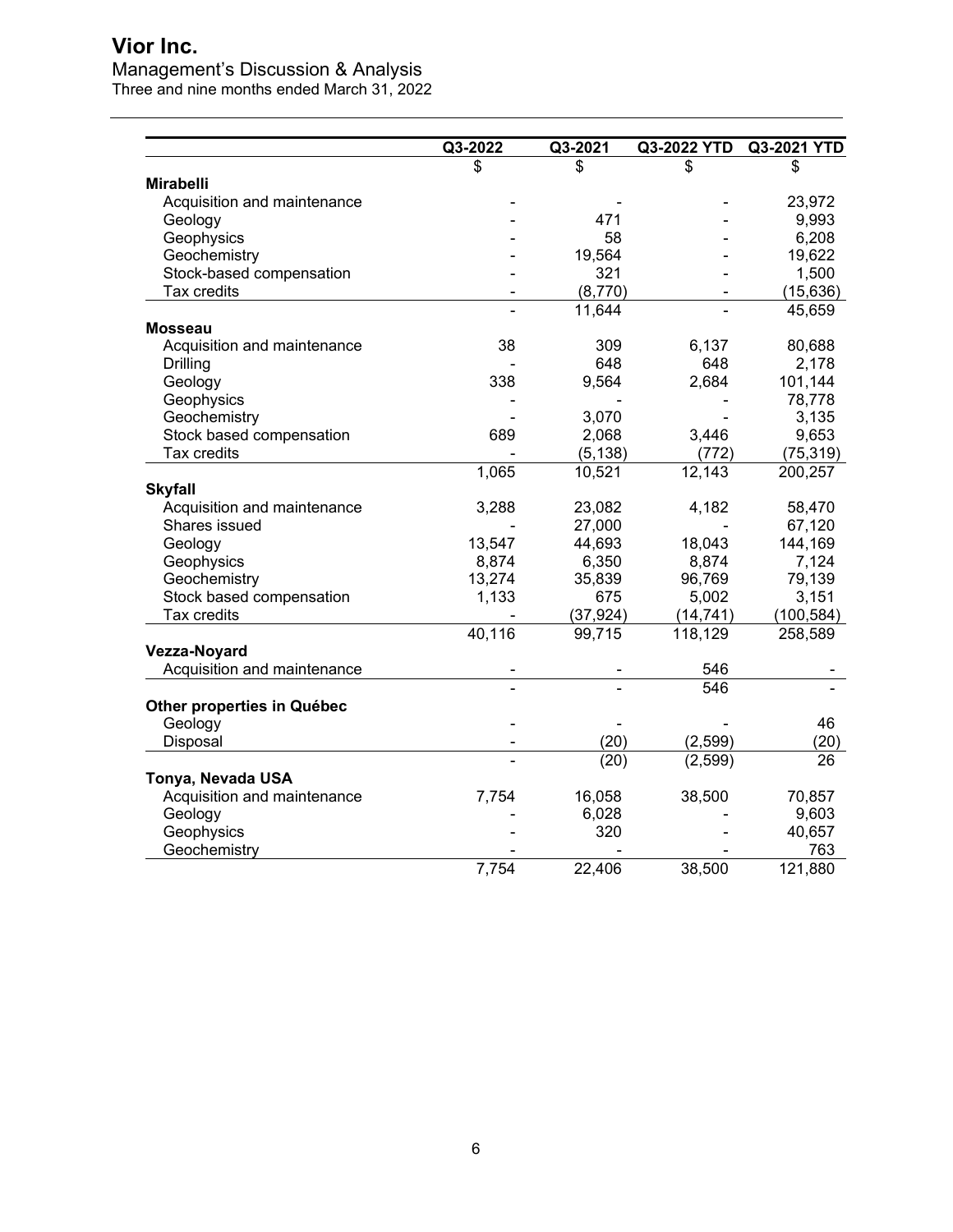## **Vior Inc.**

## Management's Discussion & Analysis

Three and nine months ended March 31, 2022

|                                   | Q3-2022 | Q3-2021  | Q3-2022 YTD | Q3-2021 YTD |
|-----------------------------------|---------|----------|-------------|-------------|
|                                   | \$      | \$       | \$          | \$          |
| Summary                           |         |          |             |             |
| Acquisition et maintenance        | 21,903  | 242,216  | 72,190      | 470,234     |
| Shares issues                     |         | 205,300  |             | 261,800     |
| Drilling                          | 447,331 | 3,138    | 1,000,396   | 85,239      |
| Geology                           | 58,560  | 107,466  | 490,309     | 332,976     |
| Geophysics                        | 45,573  | 8,628    | 48,322      | 135,117     |
| Geochemistry                      | 69,723  | 58,730   | 370,074     | 104,806     |
| Sub-total exploration work        | 621,187 | 177,963  | 1,909,101   | 658,138     |
| Stock-based compensation          | 3,884   | 3,277    | 17,105      | 15,298      |
| Recharge to partners              | (300)   | (3,688)  | (10, 982)   | (100,000)   |
| Tax credits                       | 19,242  | (68,867) | (236, 765)  | (211, 680)  |
| Option payment received in shares |         |          |             | (60, 750)   |
| Disposal                          |         |          | (2,599)     |             |
| Total                             | 665,916 | 556,200  | 1.748.050   | 1,033,040   |

#### **Summary of Exploration Activities**

Technical data provided in section 3 of the MD&A has been verified by Laurent Eustache, geologist and Qualified Person as defined by *National Instrument 43-101 – Standards of Disclosure for Mineral Projects* ("NI 43-101").

As at March 31, 2022, the Corporation held a portfolio of 9 mining properties in Québec, covering more than 110,273 hectares (11 properties covering 111,607 hectares as at June 30, 2021) and one mining property in Nevada, USA, covering 501 hectares.

#### **3.1 Belleterre Project**

The project is located near the town of Belleterre in the Abitibi-Témiscamingue region of Quebec, 95 km south of Rouyn-Noranda, QC. The project consists of 551 claims over 30,258 hectares (302.6 sq. km), forming a district-scale exploration package that extends over a strike length of 37 km. The Project includes the option to acquire the former high-grade Belleterre Gold Mine that produced over 750,000 oz. gold (Au) at 10.73 grams per tonne ("g/t") and 95,000 oz. silver (Ag) at 1.73 g/t between 1936 and 1959 (Source: Sigeom MERN). The project has been under-explored for the past 50 years and has never been the subject of such significant consolidation until now.

On August 24, 2021, the Corporation entered into an option agreement with Osisko Mining Inc. ("Osisko") for their Blondeau-Guillet gold property in the Belleterre region of Abitibi-Témiscamingue. This property is located 95 km south of Rouyn-Noranda, Quebec and consists of 74 claims covering 3,573.65 hectares (35.74 sq. km) and is adjacent to Vior's existing district-scale land package.

The Corporation has the right until the third anniversary of the option agreement, to acquire a 51% undivided interest in the property (the "First Option") by:

- a) issuing common shares to Osisko for a value totalling \$225,000 in accordance with the following schedule:
	- i) \$75,000 on or before the first anniversary of this agreement, which shall be a firm commitment by Vior;
	- ii) \$75,000 on or before the second anniversary of this agreement; and
	- iii)  $$75,000$  on or before the third anniversary of this agreement.
- b) incurring work commitments totalling at least \$1,250,000 as follows:
	- i) a minimum of \$250,000 on or before the first anniversary of this agreement; and<br>ii) and a further \$1,000,000 on or before the third anniversary of this agreement.
		- and a further \$1,000,000 on or before the third anniversary of this agreement.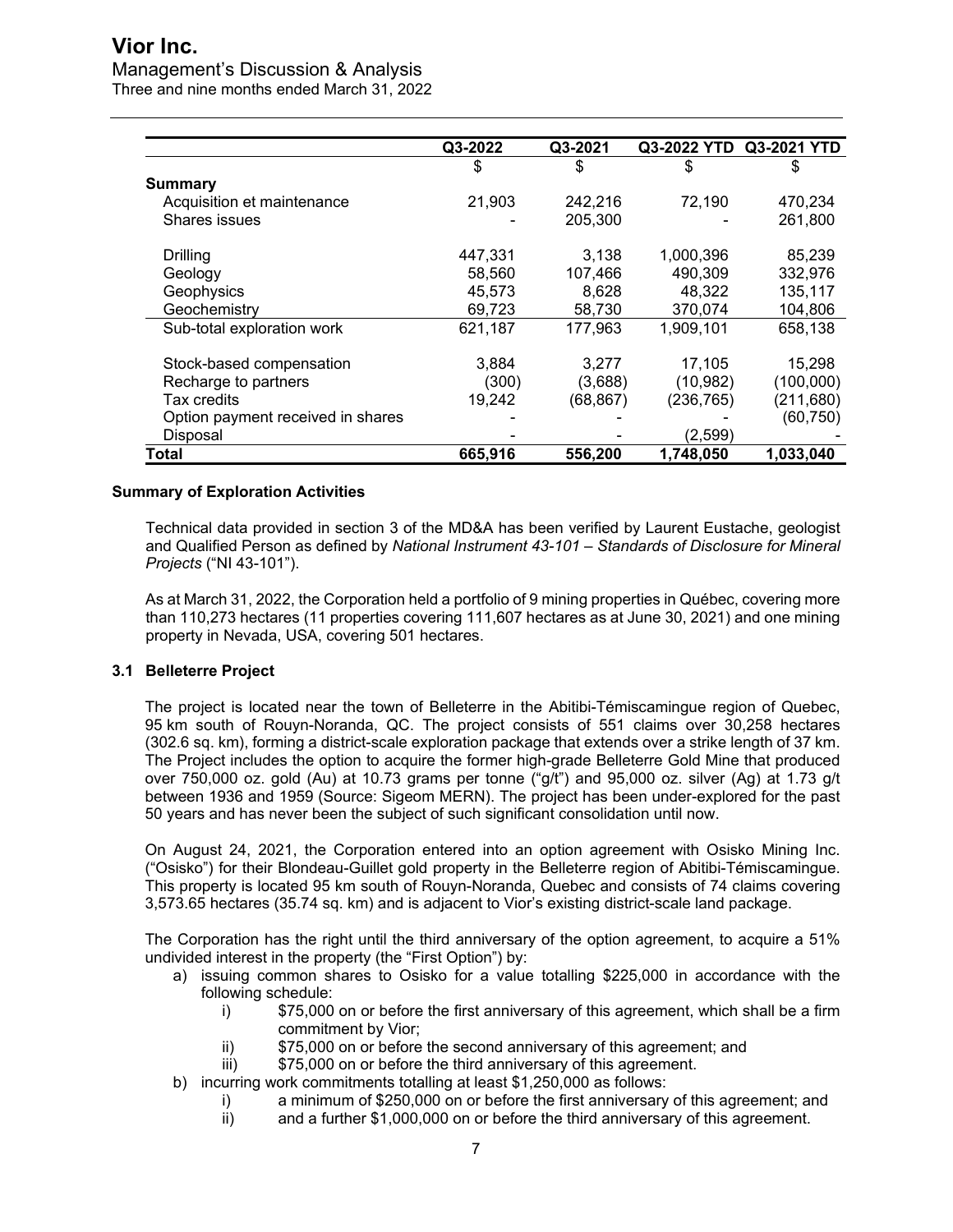Subject to the prior exercise of the First Option, the Corporation shall have the right to acquire an additional 24% undivided interest in the property (the "Second Option") by incurring additional work commitments totalling at least \$1,750,000 over a three-year period.

Upon satisfaction of the option, the Corporation and Osisko will form an industry standard Joint Venture agreement on the property with Vior acting as the operator of the Joint Venture to continue operations with respect to the property. If either party's joint venture interest is reduced to 10% or less, that party's joint venture interest shall be automatically converted to a 1% net smelter return ("NSR") royalty and the joint venture shall be automatically terminated.

Pursuant to the option agreement with Osisko signed on August 24, 2021, the Corporation has completed \$47,042 of exploration work as at March 31, 2022.

Also, pursuant to an option agreement signed on January 27, 2021 with Les Mines J.A.G. Ltd., the Corporation has completed \$748,285 of exploration work as at March 31, 2022.

#### *Exploration Work*

The Corporation has been integrating all available technical data from the Belleterre mine area into a digital database. On August 25, 2021, the Corporation retained the services of the technical firm, 3DGeo Solution Inc., under the leadership of Kenneth (Ken) Williamson, MSc., P.Geo., to assist with a structural modelling and drill targeting mandate. Mr. Williamson is a senior structural geology consultant with more than 15 years of experience in mineral exploration and mining. His specialties are 3D lithostructural modelling and mineral resource targeting and estimation. In addition, the Corporation conducted its first extensive field reconnaissance program at Belleterre during the Summer of 2021, which included prospecting, surface sampling, mapping and till sampling work.

A total of 1,323 samples were collected during this program, with results and highlights that include:

- Confirmation and discovery of new high-grade gold showings at surface. The three highest grade samples returned respectively 274.9 grams per tonne ("g/t") gold ("Au"), 175 g/t Au and 121.3 g/t Au. Another 25 samples contained values between 77.4 g/t Au and 10 g/t Au. Another 15 samples contained values ranging between 9.7 g/t Au and 2 g/t Au, with many samples also containing significant silver ("Ag") content of up to 394 g/t Ag (see press release September 17, 2021 and January 28, 2022).
- These new surface results validate and extend the gold showings, further reinforcing the strong exploration potential at Belleterre.
- In addition to these exciting new gold surface results, a systematic rock sampling strategy deployed in some areas associated with local felsic intrusions was also rewarded. A multimetal anomaly with a continuous footprint of one kilometer in length and 50 meters ("m") to 100 m in width has been delineated.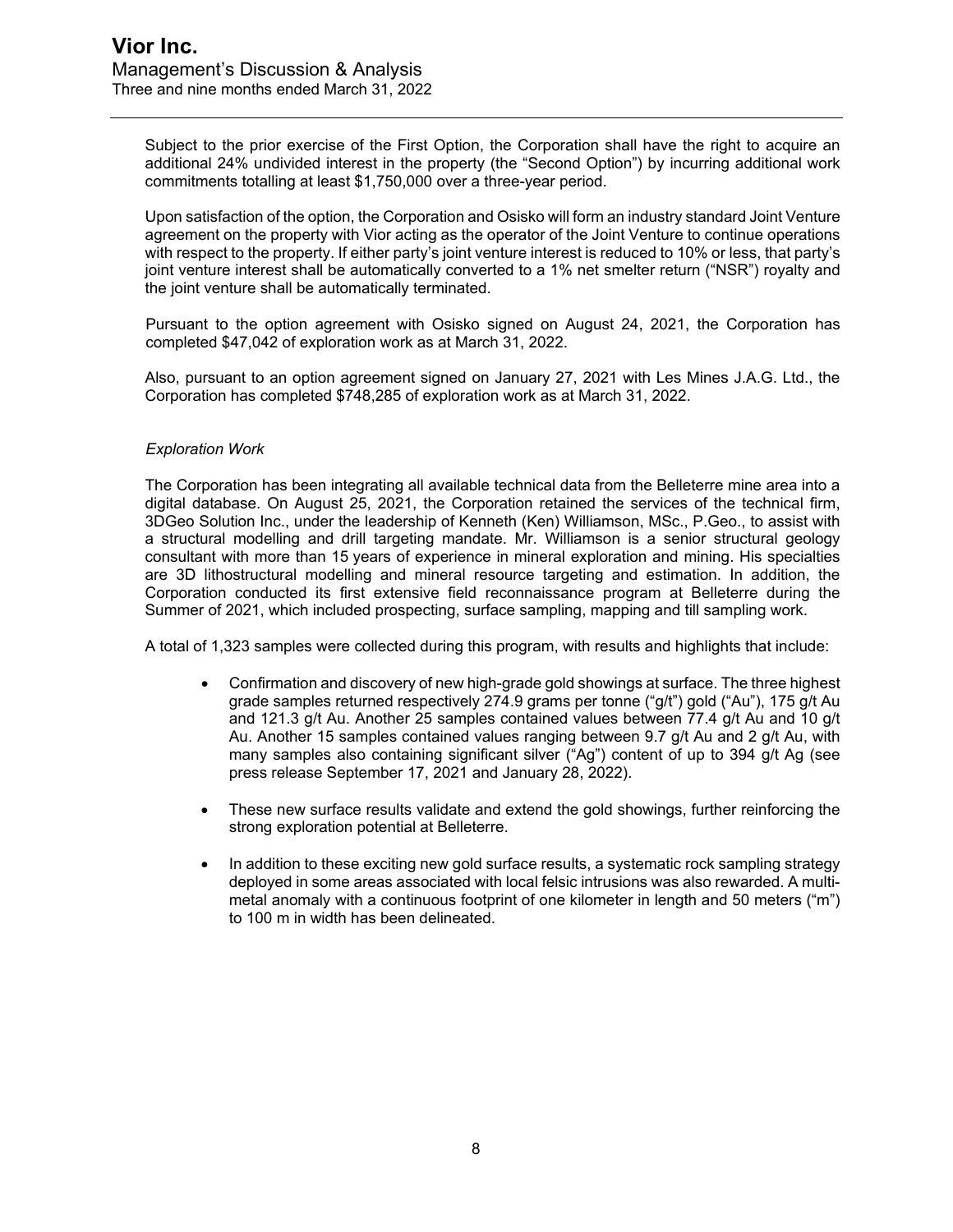During Fall 2021, the Corporation completed a Phase I drill program totalling 3,857 m over five (5) holes. This initial diamond core drill campaign focused on testing parts of the historic mine horizon trend, a 6 km-long corridor hosting the past producing high-grade Belleterre gold mine and the Aubelle Mineralized Zone ("AMZ"). This program was designed to better define the geological framework at depth and along strike, and consisted of large step out drill targets derived from known mineralization along the trend. As well, another objective was to delineate extensions and potential new structures. Regarding these objectives, the Phase I results were very encouraging, and contain evidence of highgrade gold grading up to 55.2 g/t Au over 0.50 m, as well as wider, lower-grade intercepts ranging from 8 m to 18.5 m at an average vertical depth of 500m. Vior's technical team is very pleased by the wider mineralized intercepts, which suggest that the gold-bearing structures may be thickening at depth.

Vein-hosted gold deposits of the Abitibi greenstone belt typically exhibit exceptional vertical continuity with many deposits extending over 1,000+ m down-dip. Given that the Belleterre district is highly underexplored, and with historical drilling having been largely limited to up to 250 m from surface, this provides for a large untapped exploration potential at depth across the district.

Highlight results from Phase I are as follows:

- High grade intercept of 55.2 g/t Au over 0.5 m (BV 21-001)
	- $\circ$  1.58 g/t Au / 8 m (BV21-002)<br>⊙ 0.65 g/t Au / 18.5 m including
	- o 0.65 g/t Au / 18.5 m including 6.37 g/t Au / 1 m (BV 21-005)
- Two principal styles of vein mineralisation have been recognised, 1- strongly schistose basalt, altered in chlorite, biotite, carbonate and quartz, locally brecciated and intruded by lamprophyre & QZ veining containing 3-20% PY-PO / trace SP-CP and 2- QZ vein injected in a chloritized gabbro, mineralized by stringer and blebs of PY (3-5%), CP (3%), SP (1%) and GN (1%).
- Drilling validated gold continuity at depth on two of the main structures hosting the AMZ and the Conway vein, with thickness of mineralized envelopes appearing to increase with depth. The intersection of these ore shoots remains open in all directions.
- Identification of new mineralized structures, including a parallel vein system located between the AMZ and Conway zone which returned low-grade gold over 12.5 m, including 1.2 g/t Au over 3 m.

A Phase II drill program was also completed in April 2022, in the surroundings of the past producing Belleterre gold mine with drill results pending. Phase II consisted of ten (10) drill holes totalling over 4,197 m and targeted some gold bearing structures as detailed below:

- Southwest extension of the 12W structure. This structure is interpreted to be a similar extensional trend of the main historical high-grade mineralized horizon of the past producing Belleterre mine, where the majority of gold production occurred. Vein 12W is also parallel to the regional Gainsmoor deformation shear zone, which is interpreted as a key structural control to mineralization for the greater Belleterre district.
- Mill Creek shear zone. This structure is parallel and 500 m south to the Gainsmoor deformation zone and hosts multiple historic high-grade veins next to two of the four shafts of the former Belleterre gold mine.
- Southwest extension of veins 15 and 26, where both zones have been historically underexplored.

#### **3.2 Belmont**

The Corporation did not carry out any exploration work on Belmont during the period. Vior is currently seeking a partner for this project.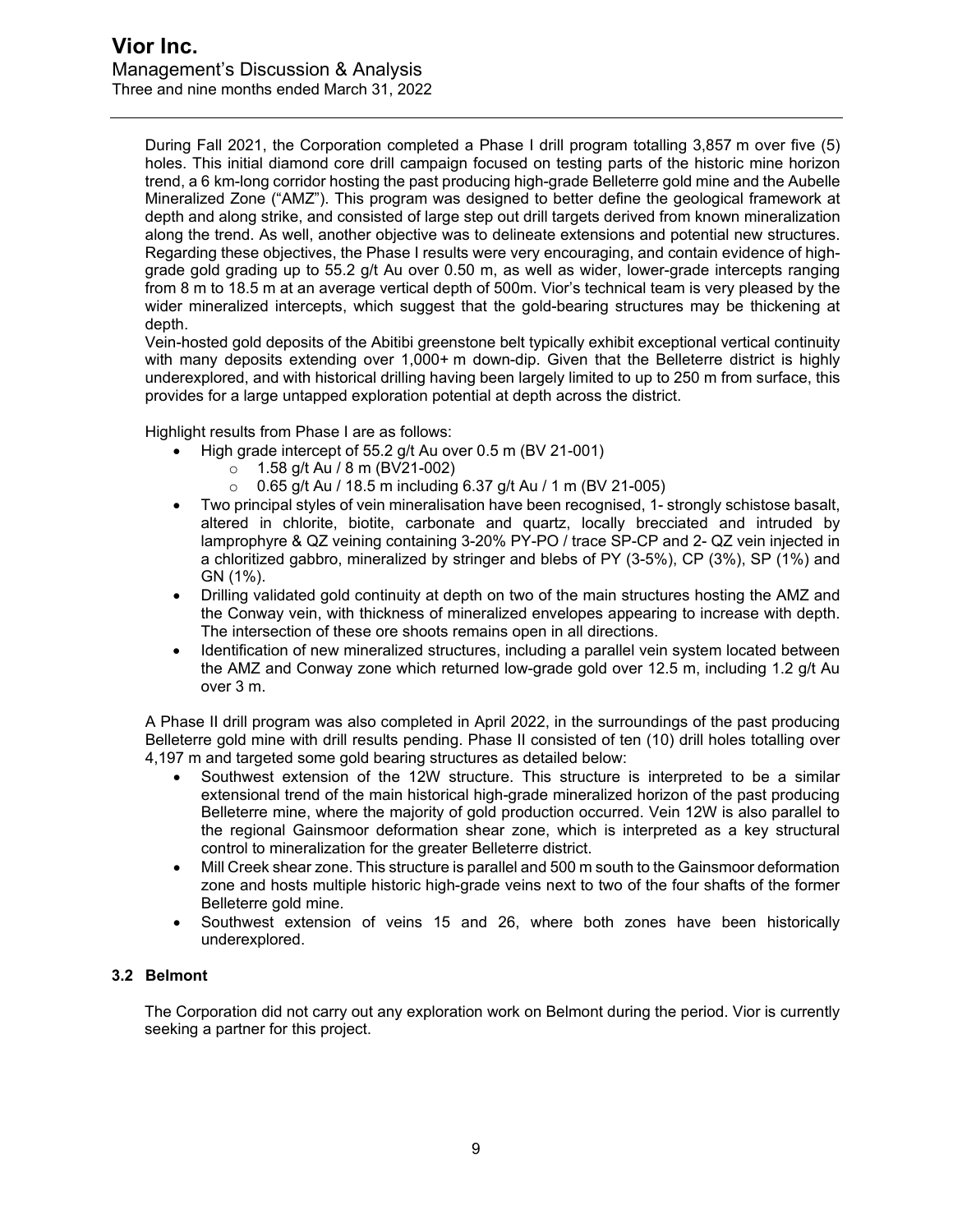#### **3.3 Lac Merlin**

The Corporation did not carry out any exploration work on Lac Merlin during the period. Vior is currently seeking a partner for this project.

#### **3.4 Ligneris**

The Corporation carried out a till sampling program during the month of October 2021. Seventeen (17) samples were taken in the central part of the property and results are pending. The Corporation will initiate a follow-up till sampling program in Spring 2022, to investigate potential geochemical continuities of the main mineralized horizons and the surface anomalies known on the project.

#### **3.5 Mosseau et Domergue**

On November 16, 2021, the Corporation signed a definitive agreement with SOQUEM Inc. ("SOQUEM") that consisted of an exchange of mining interests, whereby, the Corporation transferred its 42.3% interest in the Domergue properties (SOQUEM 57.7% - the Corporation 42.3%) in exchange for SOQUEM's interest in its Verneuil properties (100% - SOQUEM). There was no cash or share payment exchange considerations, however, SOQUEM and the Corporation agreed to grant to each other a 0.5% NSR royalty on their respective assets, of which, each 0.5% NSR granted may be repurchased for the sum of a \$250,000 cash payment.

#### **3.6 Skyfall**

The Company carried out a geological reconnaissance and prospecting campaign during the Summer of 2021, including rock and till sampling. Most of the rock samples have been processed by the laboratories and results are being integrated into a comprehensive data base for higher level interpretation. The till sampling survey results are still pending. Finally, the Company is also conducting some geophysical data reprocessing (magnetic inversion) in several areas of the property to help with the interpretation and localization of the main deformation zones of the project. When the final results of these initiatives are available, then a new geological interpretation and detailed exploration targets will be generated for a new field work campaign. The Corporation is currently planning for Skyfall's Summer 2022 field exploration program.

#### **4. OPERATING RESULTS**

#### **4.1 Discussion on the operating results of Q3-2022 YTD**

The Corporation reports a net loss of \$1,815,338 (net loss of \$205 001 in Q3-2021 YTD).

Operational expenses increased to \$792,184 (\$539,755 in Q3-2021 YTD) and the variances can be explained as follow:

- Salaries and benefits \$258,761 (\$140,118 in Q3-2021 YTD). The Corporation recorded \$112,892 of Canada Emergency Wage Subsidy ("CEWS") in Q3-2021 YTD of which \$42,983 was allocated to the mining assets; the Corporation was no longer eligible for the CEWS in Q3-2022 YTD. Effective September 1, 2020, the Corporation hired Laurent Eustache, Executive Vice-President.
- Professional and consulting fees. Professional fees. Several agreements were negotiated during Q3-2021 YTD generating a higher level of professional fees than those incurred in Q3-2022 YTD.
- Communication, conference and investor relations. Several programs were initiated and undertaken during the period.

Concerning the change in fair value of listed shares, see section 2.4 and 2.5.